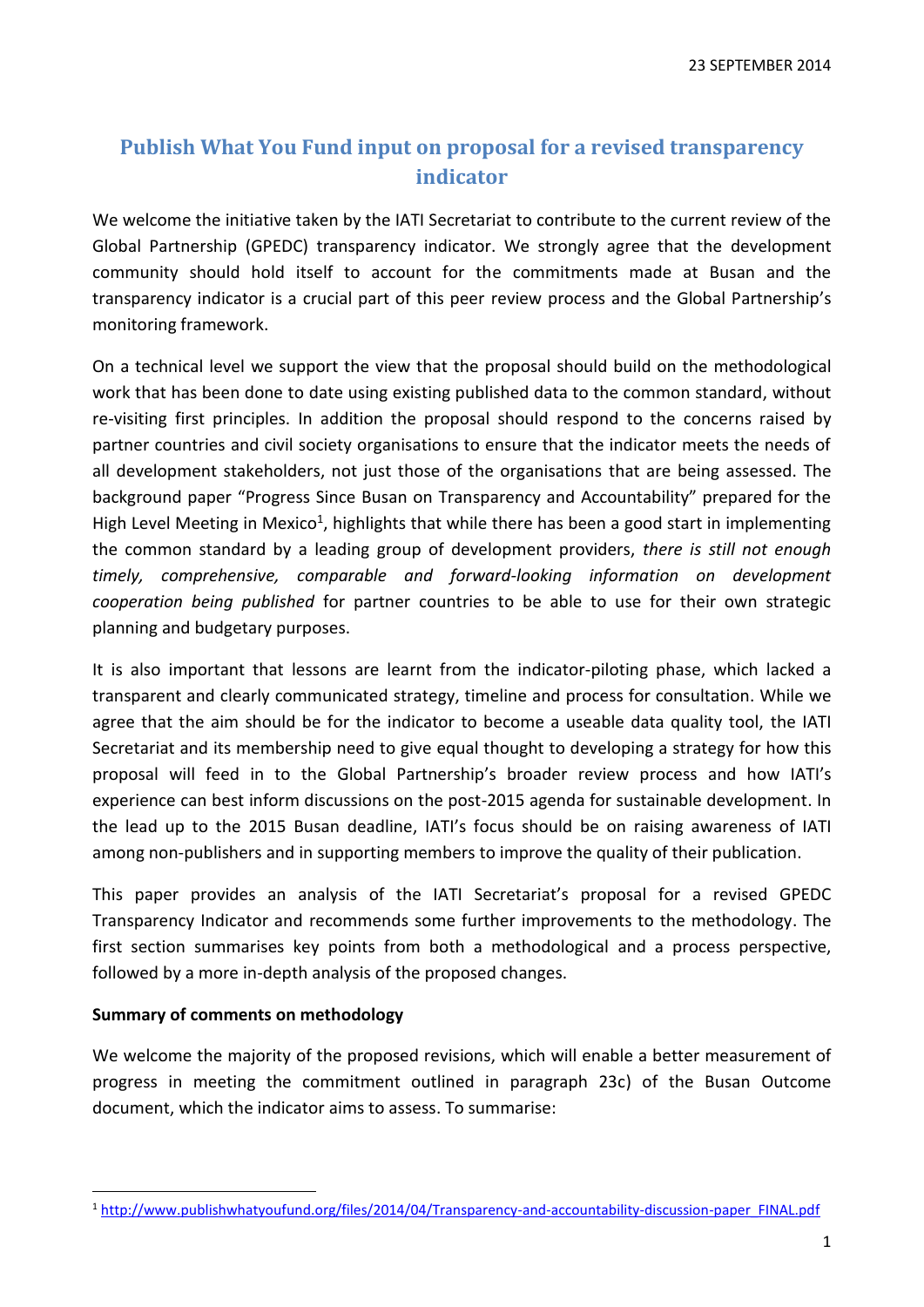- o We welcome the addition of the data quality dimension but are concerned that it could carry less weight than the other dimensions, particularly given its impact on the usability of the information. More detail is needed on how this will be measured and factored into the overall methodology.
- o The addition of results, conditions and geo-coordinates are all positive steps forward.
- $\circ$  So is changing the time period for calculating forward-looking data to take into account information for current year + 2 years ahead (currently information can be counted as "forward-looking" even though by the time it is published it is actually historical).
- o We support the new frequency measure for IATI publishers as it should be more accurate compared with the current measure.
- o We also welcome bringing forward the period for calculating time lag for CRS publishers.
- o While the proposal recognises the importance of the information being online, we strongly disagree that reporting time rather than publication time "could be accepted" given that reported data is not publicly accessible within the same timeframe.

## **Process and next steps**

The indicator methodology and the results of the initial monitoring assessment were not shared with all development stakeholders until the Global Monitoring Report itself was published, a few days before the High Level Meeting in Mexico, resulting in general dissatisfaction with both the results and the process. In the light of this experience, we would like to stress the need for a full and transparent consultation with all stakeholders on the review of the indicator, both within the IATI community and as part of the Global Partnership. It is important that the IATI Secretariat, together with its members, defines a clear strategy and timeline for this process.

#### **Specific comments on proposed revisions to methodology**

#### Coverage of actors in the assessment

The text included in the proposed revisions seems to suggest that IATI publishers that do not report to the CRS could also be included in the assessment (for example, references to using organisation's annual reports to calculate total spend figures); however the criteria for selecting which organisations will be assessed is not explicitly outlined in the proposal. The previous assessment covered all providers of ODA that had endorsed the Busan Partnership Agreement and had produced implementation schedules. The proposal also does not address whether there will continue to be a single assessment for bilateral providers (i.e. one per country).

- o We welcome extending the coverage of the assessment beyond Busan endorsers with implementation schedules, but this needs to be clarified. The methodological and resource implications of this should also be considered.
- o Not disaggregating by agency for bilateral donors remains a weakness of the indicator given the differences in the quality of information published by individual government agencies, especially to IATI. In order for the assessment to be accurate, agencies must be disaggregated; they could then be subsequently aggregated to provide a single "country" measure, although a methodology for aggregation should be spelt out.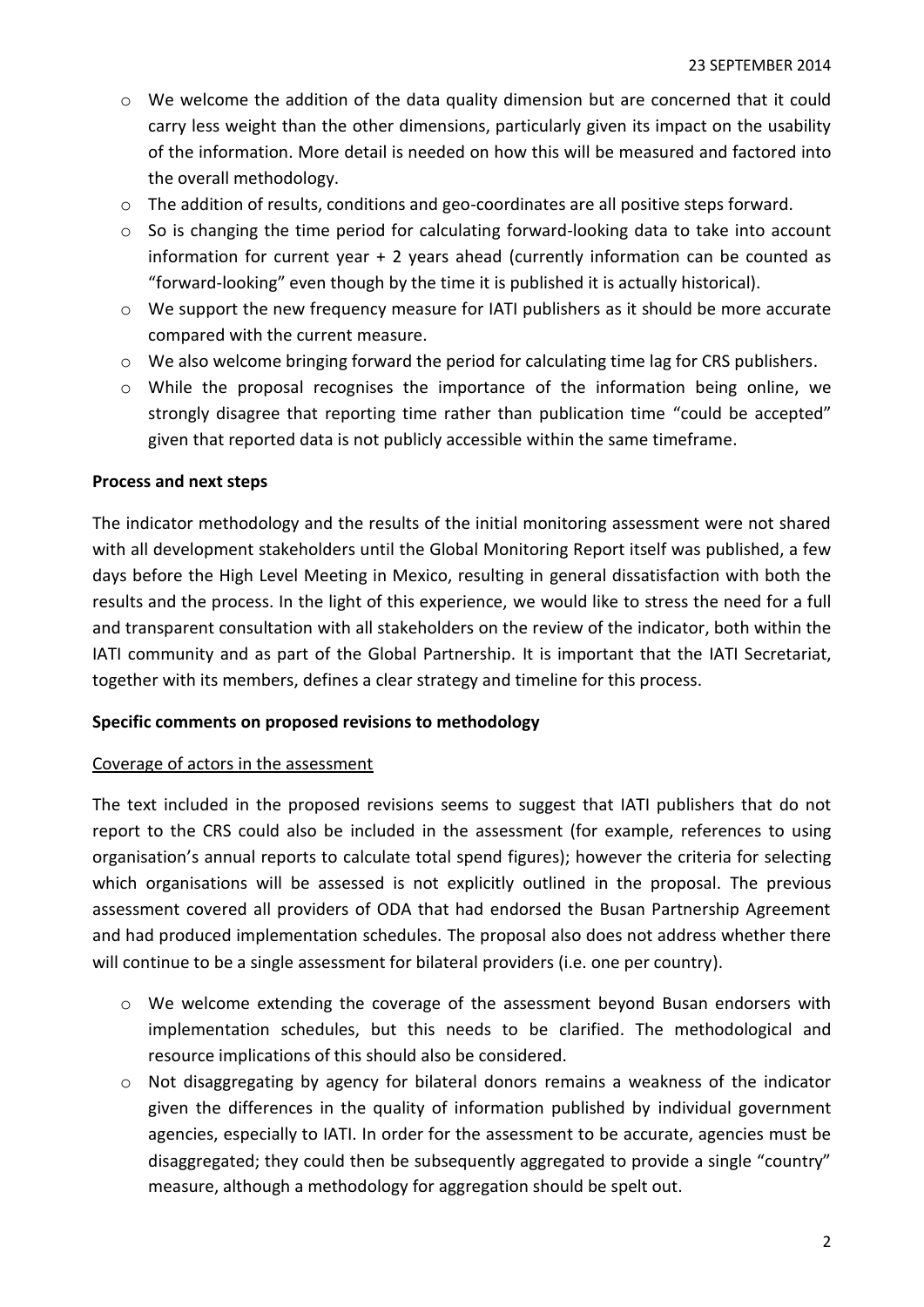## Weighting of indicators

A placeholder has been added for a fourth dimension for data quality and the proposal highlights the need to examine quality tests currently used by CRS and IATI to see if a common approach can be adopted (e.g. on completeness of textual information and presence of key fields based on activity status). However, this dimension could carry less weight than the data-driven dimensions.

o We welcome the addition of the data quality dimension but are concerned that it could carry less weight than the other dimensions, particularly given its impact on the usability of the information.

#### Coverage ratio (activities published to IATI as a proportion of total activities)

The proposal suggests using a single measure of coverage ratio for all three dimensions (timeliness, level of detail, forward-looking). For bilateral CRS reporters this means comparing CRS Year-1 Country Programmable Aid (CPA) disbursements with Year-1 IATI CPA disbursements and expenditures. For other providers, it means comparing Year-1 total operational spend derived from other public documents with IATI Year-1 total disbursements and expenditures.

For Multilateral Development Banks (MDBs), it proposes adding CPA proportion of Other Official Flows (OOF) to CPA proportion of ODA, to take into account non-concessional flows.

- o While it is logical to use a single measure of coverage ratio for all three dimensions of the indicator,using CPA instead of ODA has both advantages and disadvantages. The positive is that non-ODA flows that are country-programmable will be captured. The downside is activities such as bilateral contributions to multilaterals and other non-CPA activities will be excluded.
- o We welcome including OOF for multilateral donors.
- $\circ$  Several IATI publishers still do not publish disbursement and expenditure transactions, but do publish other fields such as commitments or activity budgets. While all publishers should be using transaction elements, under this methodology their IATI coverage ratio will continue to count as 0 and only their CRS data will be taken into account (where it exists) if they do not. We would therefore recommend that if disbursements and expenditures are unavailable, budgets, and eventually commitments are used instead.

#### Comprehensiveness (level of detail of information)

The proposal includes specific rules for individual fields that would not be expected to exist for every activity. It removes the following fields from the assessment: participating organisation (accountable and extending); other activity identifiers; activity description in recipient country language; sector agency; planned disbursement; reimbursement; related activity. It adds conditions, results and location coordinates in to the assessment.

o We welcome additions of specific rules for individual fields based on activity type or status, as this provides a more accurate assessment.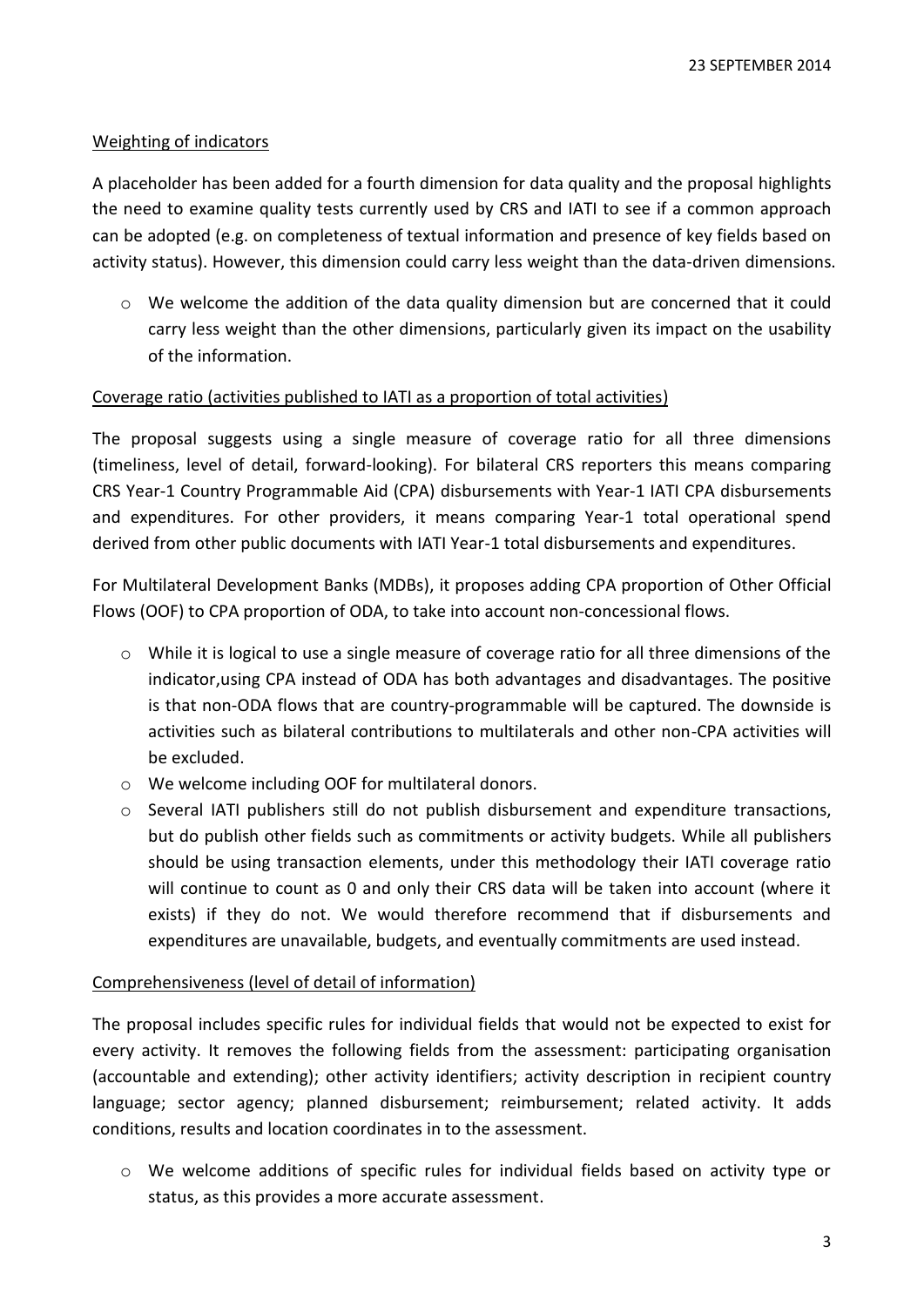- o We have no particular objections to the removal of most fields mentioned above other than;
	- planned disbursements. The logic provided for removing this is that it is not applicable to many publishers and doubles up as forward-looking dimension. This is contrary to the IATI logic, which differentiates between forward-looking activity budgets and providing specific dates for disbursements.
	- description in recipient country language. This is important information at country level and should be retained; a methodology for assessing this may require manual sampling.
- $\circ$  We support the addition of results, conditions and geo-coded data in the methodology this is a big step forward.
- o We disagree with the logic of weighting all fields equally and combining all project documents into a single field. Weighting all fields equally still means some types of information are more heavily weighted than others. For example, publishing various basic classifications (collaboration type, flow type, finance type, aid type, tied aid status) carries five times as much weight as all activity documents combined or results data.

## **Frequency**

The proposal calculates frequency based on when the observed most recent transaction date changes, i.e. assuming that all data is refreshed to that date and when the organisation started publishing to IATI. For CRS it brings forward dates for calculating scores by one quarter each, i.e. highest scores are awarded if information on the previous calendar year is available in January the following year. The proposal recognises that the time lag to report to CRS is relevant only if the information is also online within the same time lag, although the proposal notes that scoring the reporting time lag instead of the publishing one could be accepted.

- o We support the proposed frequency measure, which is an improvement on the existing measure; however resources will need to be prioritised to implement it.
- o We also welcome bringing forward the reporting period for CRS publishers this is a very positive step.
- o However we strongly disagree that reporting time instead of publication time could be accepted. The information is only useful to most actors if it is publicly available.

# Forward-looking data

The proposed change extends the years covered to Current Year, Year +1 and Year +2. For country budgets the numerator should be the number of country budgets in the organisation file for IATI publishers and the denominator should be the number of country records in the organisation file for the year being calculated. For FSS, the numerator should be (for each forward year) the number of partner countries for which only aggregate information is available and the denominator should be the number of partner countries for which only aggregate information is available for the base year.